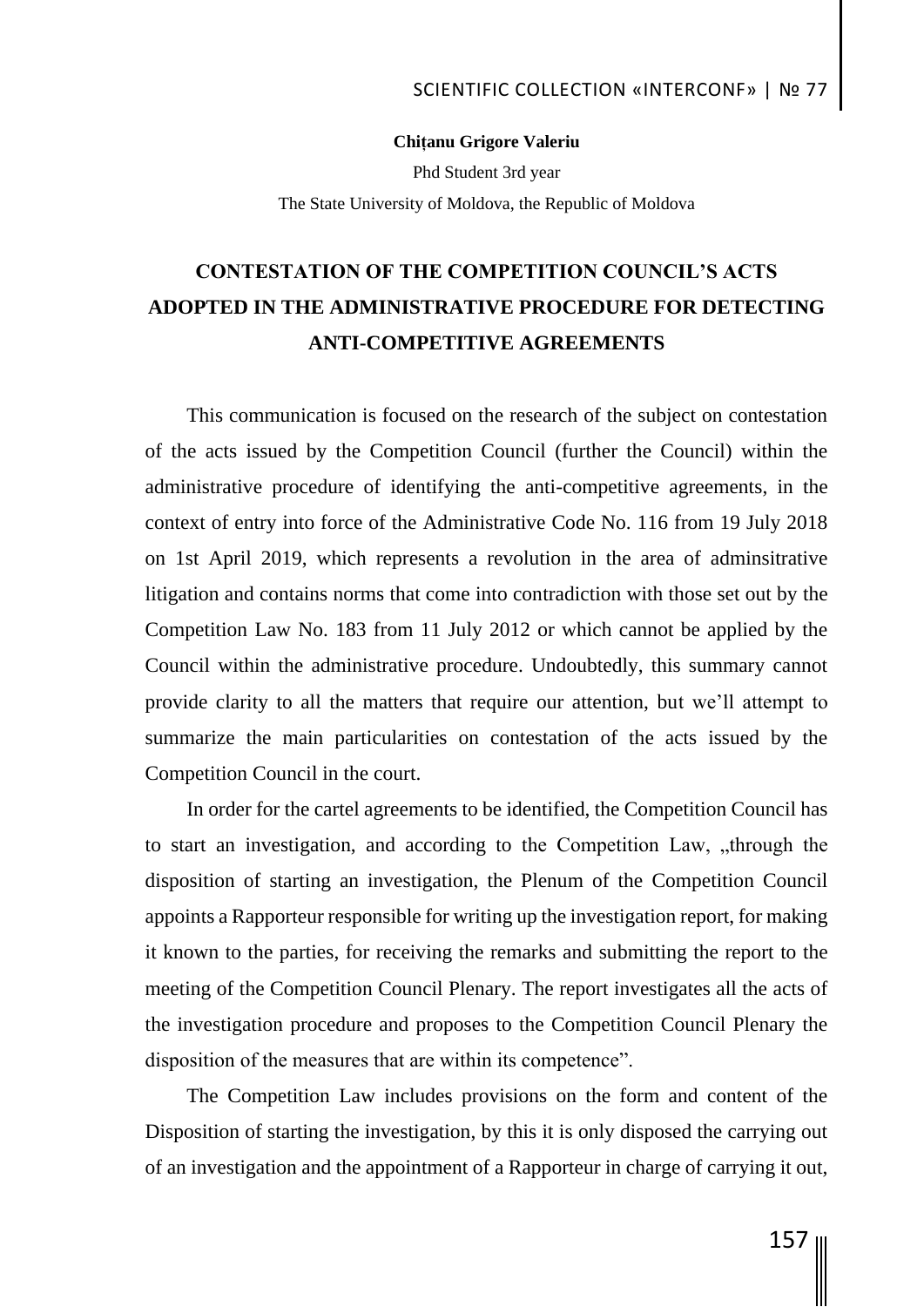respectively, there are neither obligations/tasks imposed on third parties, nor sanctions applied.

Thus, in our opinion, in the light of the Administrative Code, this does not represent either a detrimental individual administrative act or a beneficial one. If the Disposition of starting the investigation is not an individual administrative act, then what is it?

Upon examination of the definition of the administrative operation of art. 15 of the Administrative Code, we consider the Disposition of initating the investigation as a written administrative operation conducted by the Plenum of the Comeptition Council that does not produce legal effects as such. Moreover, this thesis is supported by the Competition Law itself, which stipulates in art. 47, para. (2) that, the dispositions laid down in art 46, para. (4) can be appealed only along with the decision or prescription adopted in that case, except for the prescriptions through which interim measures are applied. Taking into consideration the Competition Law's provisions, we think that the Disposition of starting an investigation can be appealed directly in court within 30 calendar days from the receipt of the Decision or Prescription, without the need to submit a prior application. An important aspect is that with the entry into force of the administrative Code, the Plenum of the Competition Council will have to substantiate the Disposition of initiating the investigation, since this is a written administrative operation and according to art.31 of the Administrative Code, it has to be given reason for.

After initiating the investigation, it is necessary to accumulate evidence regarding the anti-competitional agreement statement, which can be accumulated by conducting unnanounced inspections at the companies headqurters suspected of cartel agreements. Inspections are the most efficient instrument of the Competition Authority in collecting information/evidence that can prove directly/indirectly that some cartel agreements were organized. Therefore, according to the Competition Law, carrying out inspections at the premises of the company or at other offices of theirs, is disposed by the Order issued by the Chairman of the Competition Council which indicates the purpose and object of the inspection, the starting date of the inspection as well as the sanctions provided for in articles 68-70 of the Competition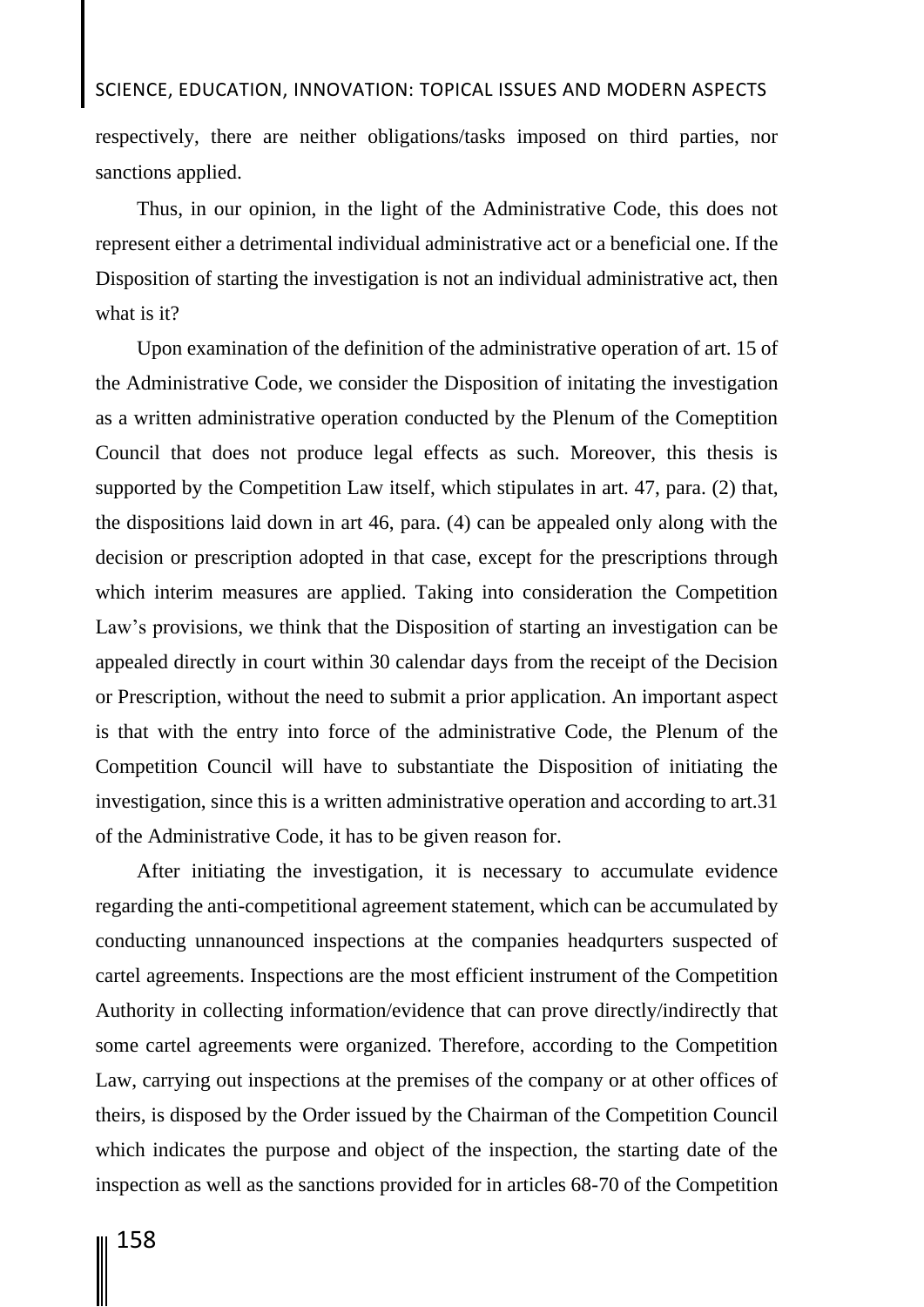Law, and also the right to appeal the order in court. In addition to the Order, the Chairman of the Competition Council sends an Inspection Delegation that contains the powers of attorney in the name of the Council's employees.

According to art 47, para. (1) of the Competition Law, the Orders of carrying out an inspection can be appealed within 30 calendar days from their date of receipt by the parties, directly in the competent administrative court, without the need to submit a prior application.

With the entry into force of the Administrative Code, several questions have arisen as to whether the Inspection Order can be suspended and what the procedure would be, what the grounds for annulment of such an Order are, whether the Inspection Order is an unfavorable individual administrative act, etc. Likewise, in the light of the new provisions of the Administrative Code and the existing practice, it is found that the Inspection Delegation and the minutes of the inspection can be challenged separately from the Council Decision and suspended, which in our opinion creates a major problem in the Competition Council's work, because inspection is basically the most efficient method of accumulating evidence, widely used by all competition authorities, not only in the Republic of Moldova.

The result of the inspection shall be recorded in a minutes of the inspection, which shall be drawn up in duplicate, numbered and signed on each page by all employees of the Competition Council who carried out the inspection. A copy of the minutes shall be handed over to the party subjected to inspection. Thus, during the inspection procedure at the headquarters of the company subjected to inspection or in other spaces belonging to it, 3 documents are issued: Order, Delegation and minutes on the inspection, and in case of inspection in other rooms that do not belong to the company subjected to inspection both the Decision of the Competition Council to carry out the inspection in these rooms and the Judicial Mandate is required.

It should be mentioned that the Competition Law does not expressly provide for if they can be challenged and if so, in what term and where the Delegation, the Minutes and the Judicial Mandate are contested.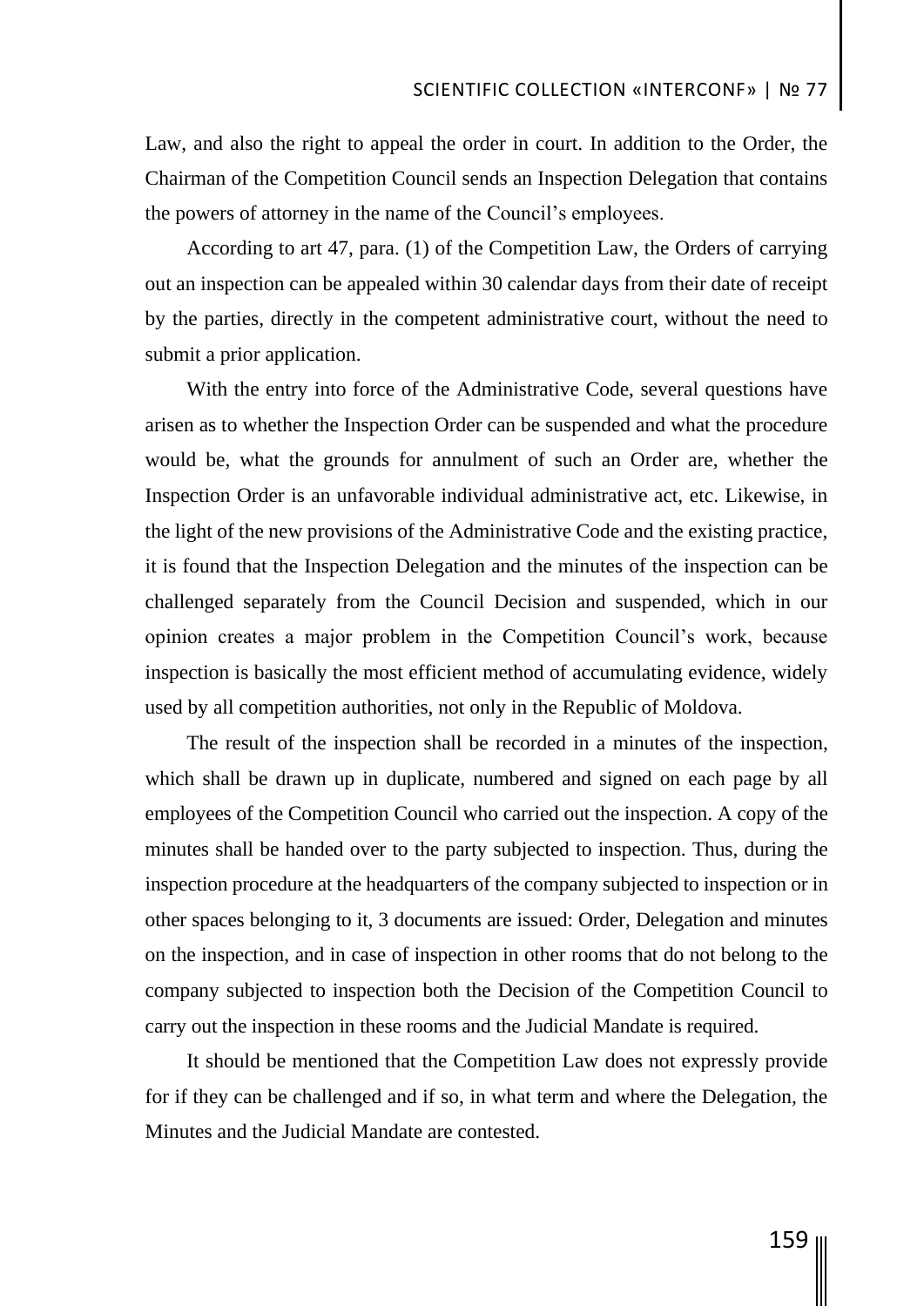## SCIENCE, EDUCATION, INNOVATION: TOPICAL ISSUES AND MODERN ASPECTS

In this context, we believe that the legislature is to amend the Competition Law so as to provide the Council with an efficient inspection procedure and expressly stipulate a special way of suspending administrative acts, and for companies the possibility to challenge only some abusive actions by the Council in the inspection process. The lack of provisions in the Competition Law to regulate in detail the procedure for contesting and suspending the Orders, Delegation, minutes and Judicial Mandate, led to the appearance of quite dangerous judicial precedents that can obstruct the Council's activity in detecting anti-competitive agreements.

After accumulating all the evidence, the Rapporteur appointed by the Order initiating the investigation prepares the Investigation Report, which must contain the object of the investigation, the facts found, the evidence, conclusions and proposals of the rapporteur following the completion of the investigation. The report is submitted to all parties involved, giving them 30 working days to comment on the findings of the Rapporteur. Thus, according to the provisions of the Competition Law and the Administrative Code, the Investigation Report cannot be challenged in court, the objections to it are to be submitted directly to the Competition Council. Moreover, the parties may also request hearings until the adoption of the Decision, in which they may describe and defend once again their position as a result of the investigation.

Analyzing the content of the Investigation Report and the new provisions of the Administrative Code, we conclude that it is a written administrative operation that can be challenged only at the same time with the Competition Council Decision, that makes it clear whether the Competition Law was broken or not.

The decision of the Competition Council to impose sanctions for anticompetitive agreements is an unfavorable individual administrative act and can be challenged directly in the administrative court without the need to submit a prior application, within 30 days of notification. With the entry into force of the new provisions of the Administrative Code, in practice there is a problem in the part concerning the execution of Council Decisions by which sanctions are applied for anti-competitive agreements, which often constitute very large sums. The decisions of the Council are suspended through the courts, and until the adoption of final